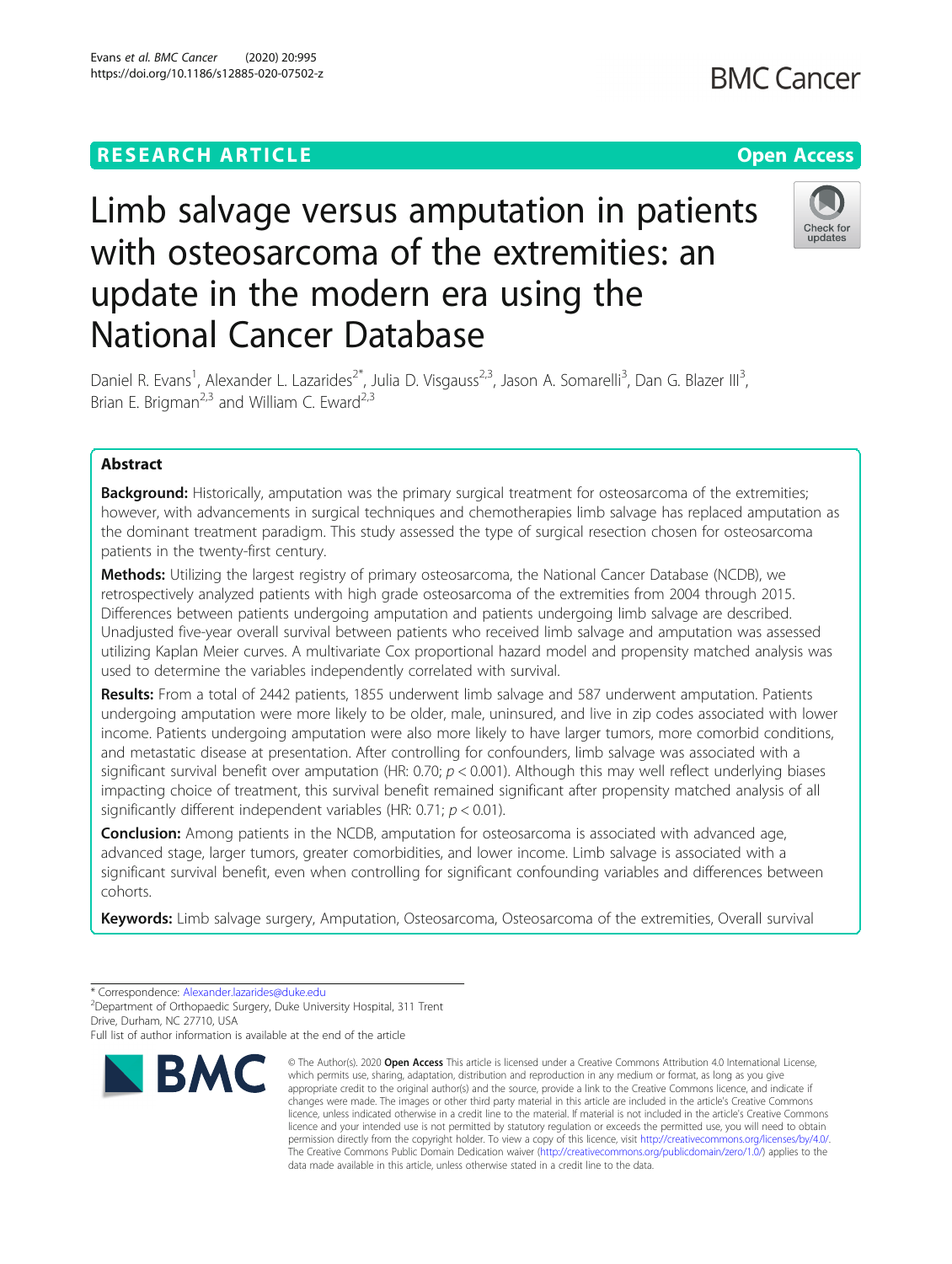# Background

Osteosarcoma, an aggressive bone cancer, is the most common primary malignancy of bone [\[1](#page-10-0)–[4](#page-10-0)]. A cancer that was previously considered a death sentence, improvements in chemotherapy regimens and surgical treatment have dramatically improved 5 year overall survival for non-metastatic osteosarcoma from 22% in 1950 to 70% presently [[4](#page-10-0)–[6\]](#page-10-0). The previous gold standard for surgical treatment was amputation; however, with advances in surgical procedures, limb salvage replaced amputation as the dominant treatment paradigm [[5,](#page-10-0) [6\]](#page-10-0). In 1984, the National Institute of Health deemed limb salvage an equal treatment option to amputation, leading to some debate the future role for amputation  $[6-8]$  $[6-8]$  $[6-8]$  $[6-8]$ .

Efforts to establish the benefits of limb salvage over amputation have yielded conflicting results in relation to survival, functional recovery, and psychological effects [[6,](#page-10-0) [7](#page-10-0)]. Due to the rarity of osteosarcoma, many of the studies suffer in quality because they have had small sample sizes, assessed different outcome variables, and have had limited scopes, all of which have restricted our ability to perform effective meta-analyses. Existing metaanalyses [[6,](#page-10-0) [9](#page-10-0)] that have been performed have found that limb salvage improved survival; however, all of these analyses remain limited by low study numbers and sample sizes, and there is a continued need for studies that leverage larger data sets. With regard to making associations between type of surgery and survival, there is significant bias at play. Those patients who receive amputations often have larger tumors, other patient factors which make limb salvage inappropriate, or mitigating disease features (such as pathologic fracture or superimposed infection) which may lead to poorer outcomes.

The National Cancer Database (NCDB) is a clinical oncology database that captures 70% of all new cancer diagnoses in the United States [[10](#page-10-0)]. While osteosarcoma is rare, this database provides an opportunity to investigate this cancer with adequate sample size while better controlling for confounders by normalizing variables and outcomes across cohorts  $[10]$  $[10]$ . In the present study we used the National Cancer Database to ask the questions: "Who receives an amputation in recent decades?" and "How does the amputation population differ from the limb salvage population?" We also sought to determine if there is a difference in survival in patients that receive limb salvage surgery versus those that receive amputation for osteosarcoma when we attempt to control for confounding variables.

# Methods

# Study cohort

We retrospectively queried the NCDB for all osteosarcoma cases between 2004 and 2015. Cases met inclusion criteria if they had the following features: (1) undergone surgical resection or amputation for osteosarcoma; 2) osteosarcoma was the primary cancer; 3) the primary tumor site was in the extremities; 4) and had histological diagnosis with a histological grade of 3 or greater (Fig. [1](#page-2-0)). Cases were excluded that had incomplete or missing treatment data. Patients were also excluded that did not undergo radical resection or amputation.

# Variables

The demographic factors we considered included age, sex, race, insurance status, Zip code income quartile, Zip code educational quartile, rural/urban, distance from hospital in miles, and year of diagnosis. Age was considered as both a continuous and categorical variable, which was split into three categories (< 18, 18–40, > 40). Race was classified as Caucasian, African-American, Latinx/Hispanic, Asian/Pacific Islander, and other. Insurance status was classified as uninsured, insured, Medicaid, and Medicare. Year of diagnosis was parsed into before 2006, 2006–2010, and 2011–2015. Clinicopathological factors included American Joint Commission on Cancer (AJCC) clinical stage at diagnosis, upper/lower extremity, long/short bone, tumor size (cm), metastases at diagnosis, comorbidities at diagnosis, adjuvant chemotherapy, chemotherapy/surgery treatment sequence, surgical margins, unplanned readmission after surgery, length of inpatient stay after surgery, days from diagnosis to surgery, and number of days from diagnosis to treatment commencing. The primary outcome of interest was overall survival (OS).

#### Statistical analysis

Utilizing site-specific surgical codes, patients were separated into the following two cohorts: 1) those who received radical resection with limb salvage and 2) those who received amputation. The demographic and clinicopathologic characteristics of cohorts were compared using a student's T-test for continuous variables and Chi<sup>2</sup> for categorical variables. Unadjusted overall survival (OS) was estimated using the Kaplan Meier method, with statistical comparisons based on the log-rank test. Univariate analyses to test for statistically robust associations between OS and patient demographic, clinical, and treatment were assessed via Kaplan Meier; using the log rank test if categorical or a univariate Cox regression if continuous. A multivariate Cox proportional hazard model was then used to determine OS adjusted to control for significant differences between study groups and potential confounding. Demographic and clinicopathological variables of age, sex, insurance status, upper/ lower limb location, AJCC stage, tumor size, metastases at diagnosis, comorbidities, surgical margins, and adjuvant chemotherapy were potential confounders and were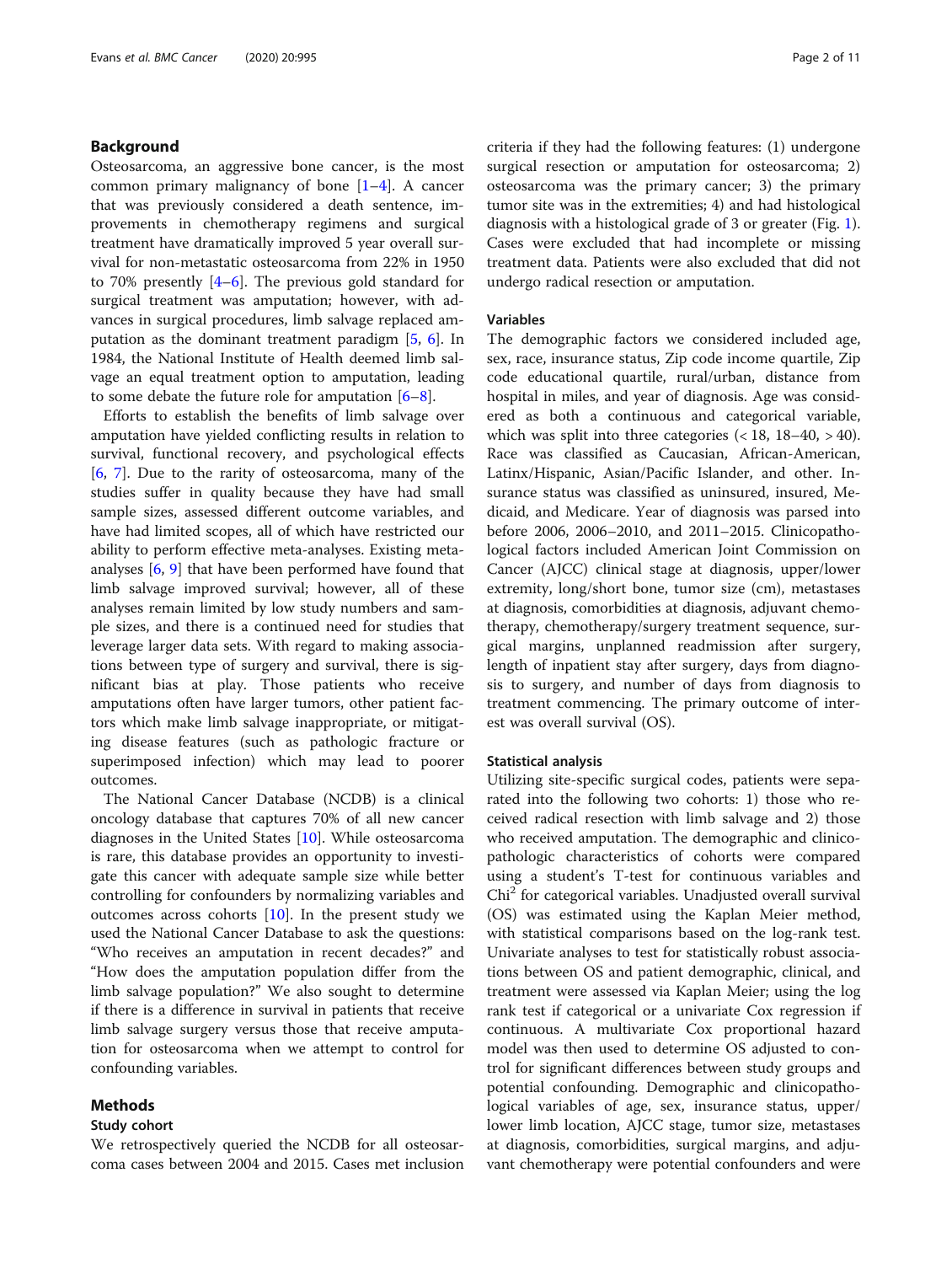controlled for in the multivariate Cox analysis and were used to create the matched propensity score analysis. To account for clinician selection bias between cohorts a logit matched propensity score analysis was used to match the two cohorts on all demographic and clinicopathological variables that were significantly different, with a caliper distance of less than 0.1 standard deviations. A Cox regression was then used to analyze the hazard ratio of the matched cohorts.

# Ethical approval

Ethical approval was granted by the Duke IRB Pro00045337. Statistical analyses were conducted using STATA 15 (StataCorp LLC; College Station, TX) and statistical significance was determined at a  $p$ -value  $\lt$ 0.05.

# **Results**

# Cohort characteristics

A total of 2442 patients met the inclusion criteria. The patient cohort had a median age of 18 (IQR 13–32), and a small majority (60.3%) of the patients were male. Average tumor size was 11.9 cm (11.5–12.4 cm) with metastases present in 405 (16.8%) of the patients. Of the patients that met the inclusion criteria, 1885 patients underwent a radical, limb-sparing resection while 587 patients underwent an amputation.

There were significant demographic and clinicopathological differences between the two cohorts. Demographically, patients that underwent amputation were significantly more likely to be older, male, uninsured, and live in lower income Zip codes  $(p<1)=0.03$ ) (Table [1\)](#page-3-0). Clinicopathologically, patients that

<span id="page-2-0"></span>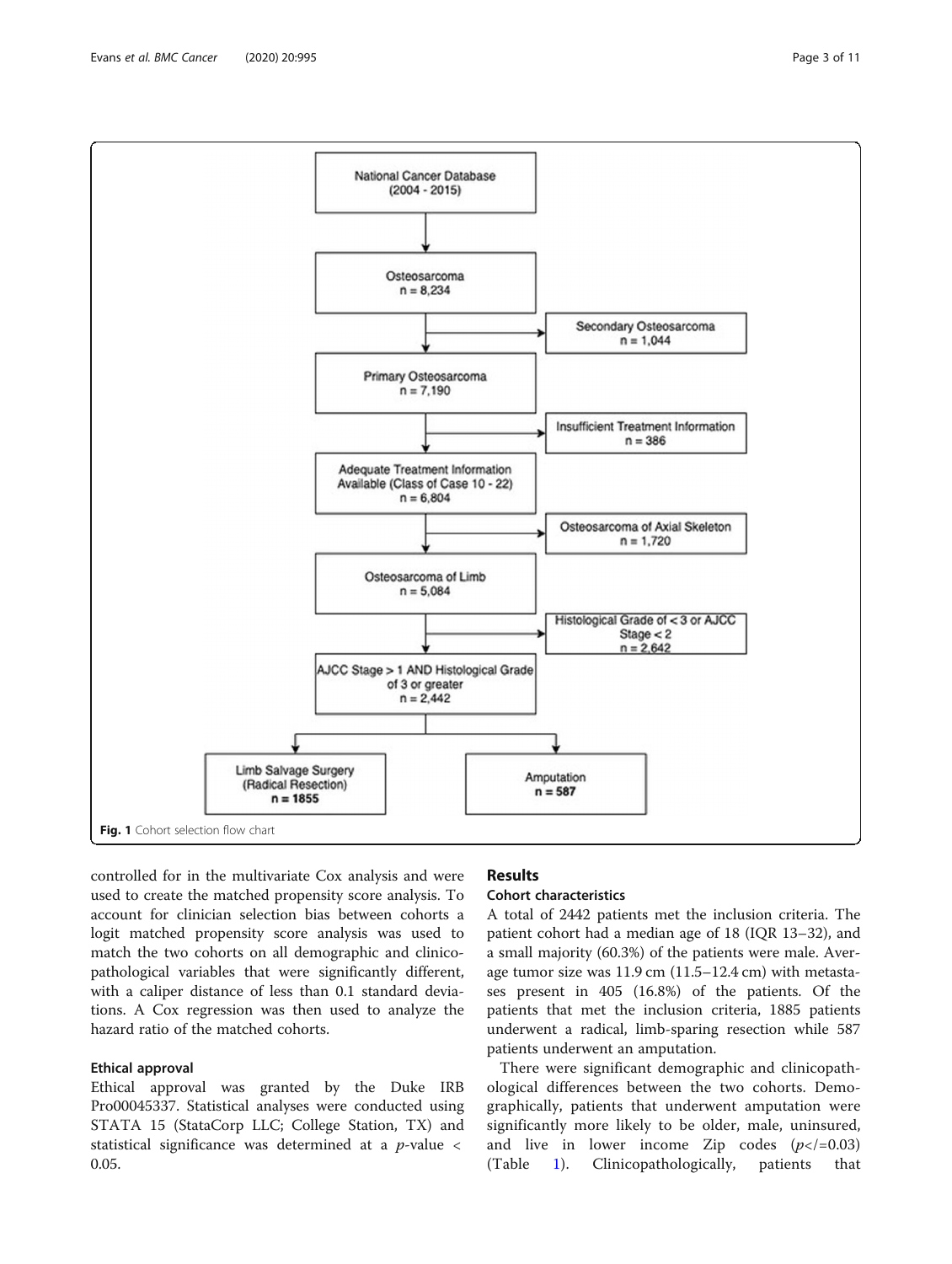# <span id="page-3-0"></span>Table 1 Demographic characteristics of patients undergoing limb salvage surgery vs. amputation

|                                                      |                      | <b>Type of Surgery</b> |      |                   |              |                   | $p$ value |  |
|------------------------------------------------------|----------------------|------------------------|------|-------------------|--------------|-------------------|-----------|--|
|                                                      | Limb Salvage Surgery |                        |      | Amputation        | <b>Total</b> |                   |           |  |
|                                                      | n                    | $\%$                   | n    | $\%$              | n            | $\%$              |           |  |
| Age; median (IQR)                                    | 17                   | $(13 - 28)$            | 21   | $(14 - 45)$       | 18           | $(13 - 32)$       | < 0.0001  |  |
| $< 20\,$                                             | 1135                 | 61.2%                  | 267  | 45.5%             | 1402         | 57.4%             | < 0.0001  |  |
| $20 - 39$                                            | 399                  | 21.5%                  | 152  | 25.9%             | 551          | 22.6%             |           |  |
| $40 - 59$                                            | 199                  | 10.7%                  | 98   | 16.7%             | 297          | 12.2%             |           |  |
| $60+$                                                | 122                  | 6.6%                   | 70   | 11.9%             | 192          | 7.9%              |           |  |
| Sex                                                  |                      |                        |      |                   |              |                   |           |  |
| Male                                                 | 1095                 | 59.0%                  | 377  | 64.2%             | 1472         | 60.3%             | 0.025     |  |
| Female                                               | 760                  | 41.0%                  | 210  | 35.8%             | 970          | 39.7%             |           |  |
| Race                                                 |                      |                        |      |                   |              |                   |           |  |
| White                                                | 1398                 | 75.4%                  | 436  | 74.3%             | 1834         | 75.1%             | 0.923     |  |
| Black                                                | 295                  | 15.9%                  | 98   | 16.7%             | 393          | 16.1%             |           |  |
| Asian/Pacific Islander                               | 80                   | 4.3%                   | 28   | 4.8%              | 108          | 4.4%              |           |  |
| Other/Unknown                                        | 82                   | 4.4%                   | 25   | 4.3%              | 107          | 4.4%              |           |  |
| <b>Insurance Status</b>                              |                      |                        |      |                   |              |                   |           |  |
| Uninsured                                            | 69                   | 3.9%                   | 33   | 5.7%              | 102          | 4.3%              | < 0.0001  |  |
| Insured                                              | 1207                 | 67.5%                  | 316  | 54.9%             | 1523         | 64.4%             |           |  |
| Medicaid                                             | 418                  | 23.4%                  | 168  | 29.2%             | 586          | 24.8%             |           |  |
| Medicare                                             | 94                   | 5.3%                   | 59   | 10.2%             | 153          | 6.5%              |           |  |
| Zipcode Income                                       |                      |                        |      |                   |              |                   |           |  |
| $<$ \$38,000                                         | 345                  | 18.8%                  | 105  | 18.2%             | 450          | 18.7%             | 0.002     |  |
| \$38,000-\$47,999                                    | 398                  | 21.7%                  | 158  | 27.4%             | 556          | 23.1%             |           |  |
| \$48,000-\$62,999                                    | 476                  | 26.0%                  | 163  | 28.3%             | 639          | 26.5%             |           |  |
| $$63,000+$                                           | 615                  | 33.5%                  | 150  | 26.0%             | 765          | 31.7%             |           |  |
| <b>Zipcode Education</b>                             |                      |                        |      |                   |              |                   |           |  |
| 21% or more                                          | 381                  | 20.8%                  | 112  | 19.4%             | 2009         | 85.1%             | 0.258     |  |
| 13-20.9%                                             | 443                  | 24.1%                  | 163  | 28.3%             | 316          | 13.4%             |           |  |
| 7-12.9%                                              | 568                  | 31.0%                  | 169  | 29.3%             | 36           | 1.5%              |           |  |
| $< 7\%$                                              | 443                  | 24.1%                  | 132  | 22.9%             | 575          | 23.8%             |           |  |
| Urban                                                |                      |                        |      |                   |              |                   |           |  |
| Metro                                                | 1539                 | 85.8%                  | 470  | 82.7%             | 2817         | 85.2%             | 0.052     |  |
| Urban                                                | 232                  | 12.9%                  | 84   | 14.8%             | 436          | 13.2%             |           |  |
| Rural                                                | 22                   | 1.2%                   | 14   | 2.5%              | 54           | 1.6%              |           |  |
| <b>Distance from Hospital (Miles);</b> mean (95% CI) | 70.4                 | $(63.30 - 77.53)$      | 59.4 | $(51.20 - 67.65)$ | 67.8         | $(62.03 - 73.55)$ | 0.1103    |  |
| <b>Year of Diagnosis</b>                             |                      |                        |      |                   |              |                   |           |  |
| < 2006                                               | 279                  | 15.0%                  | 97   | 16.5%             | 376          | 15.4%             | 0.067     |  |
| 2006-2010                                            | 748                  | 40.3%                  | 260  | 44.3%             | 1008         | 41.3%             |           |  |
| 2011-2015                                            | 828                  | 44.6%                  | 230  | 39.2%             | 1058         | 43.3%             |           |  |
| <b>Total</b>                                         | 1855                 | 75.96%                 | 587  | 24.04%            | 2442         | 100%              |           |  |

underwent amputation were significantly more likely to have an earlier year of diagnosis, higher stage at presentation, larger tumors, metastatic disease at presentation, more baseline comorbidities at diagnosis,

not receive adjuvant chemotherapy, and have negative surgical margins  $(p $(p $(p (Table 2). The incidence$$$ of limb salvage vs amputation increased over the study period (Fig. [2\)](#page-5-0).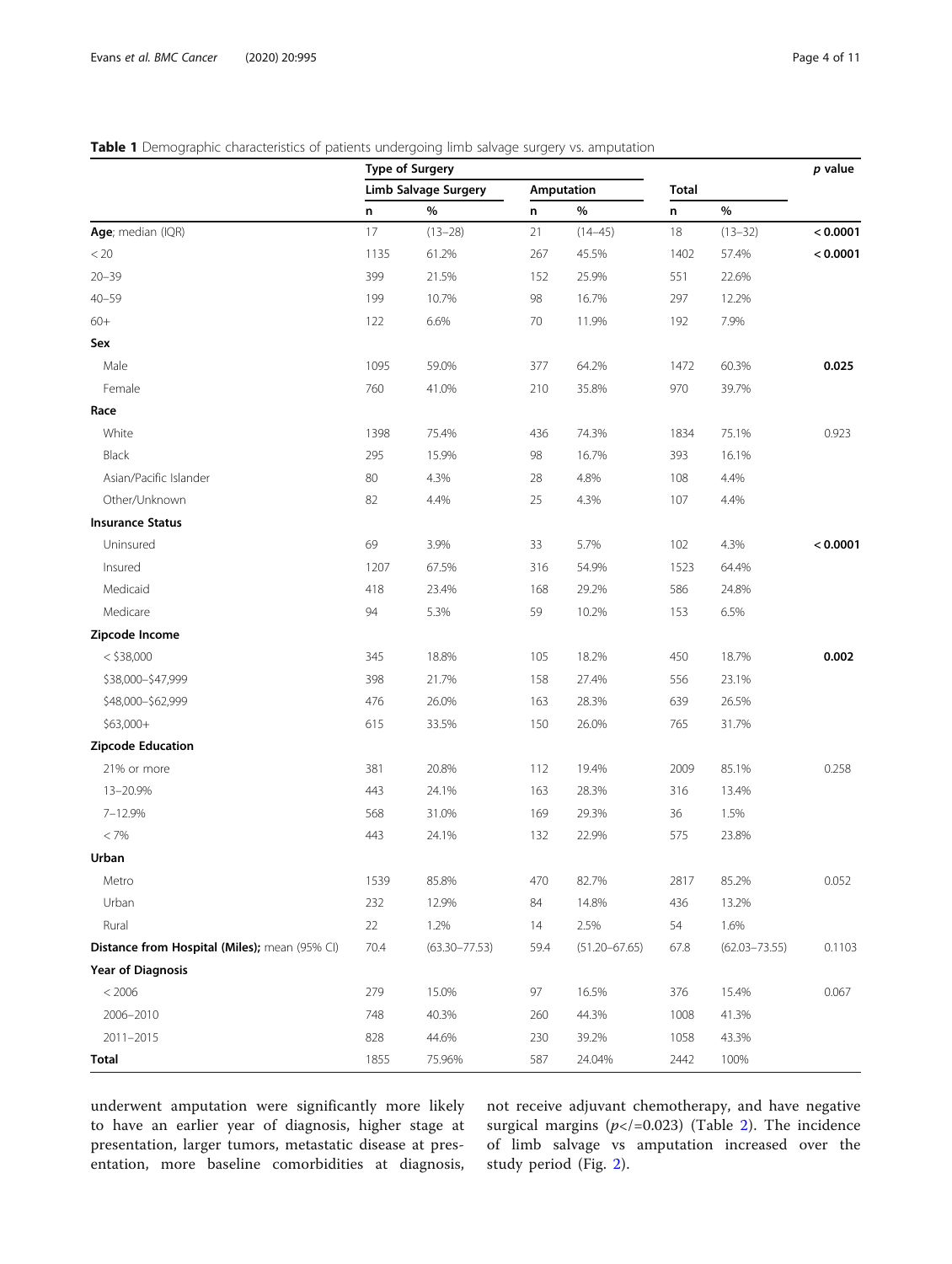# <span id="page-4-0"></span>Table 2 Clinicopathological variables of patients undergoing limb salvage surgery vs. amputation

|                                                     | <b>Type of Surgery</b> |               |      |               |       |               | $p$ value   |
|-----------------------------------------------------|------------------------|---------------|------|---------------|-------|---------------|-------------|
|                                                     | Limb Salvage Surgery   |               |      | Amputation    | Total |               |             |
|                                                     | n                      | $\%$          | n    | %             | n     | %             |             |
| Location                                            |                        |               |      |               |       |               |             |
| Lower Limb                                          | 1536                   | 82.8%         | 506  | 86.2%         | 2042  | 83.6%         | 0.053       |
| Upper Limb                                          | 319                    | 17.2%         | 81   | 13.8%         | 400   | 16.4%         |             |
| Long vs Short Bone                                  |                        |               |      |               |       |               |             |
| Short Bone                                          | 51                     | 2.8%          | 49   | 8.5%          | 100   | 4.1%          | p < 0.001   |
| Long Bone                                           | 1789                   | 97.2%         | 527  | 91.5%         | 2316  | 95.9%         |             |
| <b>AJCC Clinical Stage</b>                          |                        |               |      |               |       |               |             |
| Stage 2A or 2B                                      | 1509                   | 81.3%         | 438  | 74.6%         | 1947  | 79.7%         | $p = 0.002$ |
| Stage 3                                             | 63                     | 3.4%          | 25   | 4.3%          | 88    | 3.6%          |             |
| Stage 4A or 4B                                      | 283                    | 15.3%         | 124  | 21.1%         | 407   | 16.7%         |             |
| Osteosarcoma Type                                   |                        |               |      |               |       |               |             |
| Osteosarcoma NOS                                    | 1216                   | 66.1%         | 407  | 70.7%         | 1623  | 67.2%         | 0.059       |
| Chondro/Fibroblastic                                | 370                    | 20.1%         | 111  | 19.3%         | 481   | 19.9%         |             |
| Telangiectatic                                      | 78                     | 4.2%          | 24   | 4.2%          | 102   | 4.2%          |             |
| Central                                             | 108                    | 5.9%          | 24   | 4.2%          | 132   | 5.5%          |             |
| Surface/Juxtacortical                               | 68                     | 3.7%          | 10   | 1.7%          | 78    | 3.2%          |             |
| Tumor Size (cm); mean (95% CI)                      | 11.6                   | $11.0 - 12.1$ | 13.1 | $12.2 - 13.9$ | 11.9  | $11.5 - 12.4$ | 0.005       |
| $< 8$ cm                                            | 547                    | 30.6%         | 132  | 23.0%         | 679   | 28.7%         | p < 0.001   |
| > 8 cm                                              | 1242                   | 69.4%         | 442  | 77.0%         | 1684  | 71.3%         |             |
| Presence of Metastases at Dx                        |                        |               |      |               |       |               |             |
| No metastases                                       | 1549                   | 84.7%         | 454  | 78.3%         | 2003  | 83.2%         | p < 0.001   |
| metastases                                          | 279                    | 15.3%         | 126  | 21.7%         | 405   | 16.8%         |             |
| <b>Comorbidities at Dx</b>                          |                        |               |      |               |       |               |             |
| No comorbidities                                    | 1714                   | 92.4%         | 520  | 88.6%         | 2234  | 91.5%         | 0.004       |
| 1 or more                                           | 141                    | 7.6%          | 67   | 11.4%         | 208   | 8.5%          |             |
| Received Adjuvant Chemotherapy                      |                        |               |      |               |       |               |             |
| No                                                  | 81                     | 4.4%          | 62   | 10.6%         | 143   | 5.9%          | p < 0.001   |
| Yes                                                 | 1762                   | 95.6%         | 521  | 89.4%         | 2283  | 94.1%         |             |
| <b>Sequence of Adjuvant Treatment</b>               |                        |               |      |               |       |               |             |
| Before                                              | 558                    | 37.3%         | 170  | 38.7%         | 728   | 37.6%         | p < 0.001   |
| After                                               | 162                    | 10.8%         | 88   | 20.0%         | 250   | 12.9%         |             |
| Before+After                                        | 777                    | 51.9%         | 181  | 41.2%         | 958   | 49.5%         |             |
| <b>Surgical Margins</b>                             |                        |               |      |               |       |               |             |
| Clear                                               | 1617                   | 93.7%         | 541  | 96.6%         | 2158  | 94.4%         | $p = 0.010$ |
| Positive                                            | 108                    | 6.3%          | 19   | 3.4%          | 127   | 5.6%          |             |
| <b>Unplanned Readmission After Surgery</b>          |                        |               |      |               |       |               |             |
| No Unplanned Readmiss                               | 1727                   | 96.2%         | 548  | 95.6%         | 2275  | 96.1%         | 0.537       |
| Unplanned Readmission                               | 68                     | 3.8%          | 25   | 4.4%          | 93    | 3.9%          |             |
| Inpatient Days after Surgery; mean (95% CI)         | 6.7                    | $6.3 - 7.1$   | 6.3  | $5.6 - 7.1$   | 6.6   | $6.3 - 7.1$   | 0.3706      |
| Days from Dx to Surgery; mean (95% CI)              | 96.1                   | 94.1-98.1     | 91.8 | 87.6-96.1     | 95.1  | 93.3-96.9     | 0.049       |
| Days from Dx to Treatment Commencing; mean (95% CI) | 20.5                   | 19.4-21.5     | 22.4 | $20.3 - 24.5$ | 20.9  | $20.0 - 21.9$ | 0.0796      |
| Total                                               | 1855                   | 75.96%        | 587  | 24.04%        | 2442  | 100%          |             |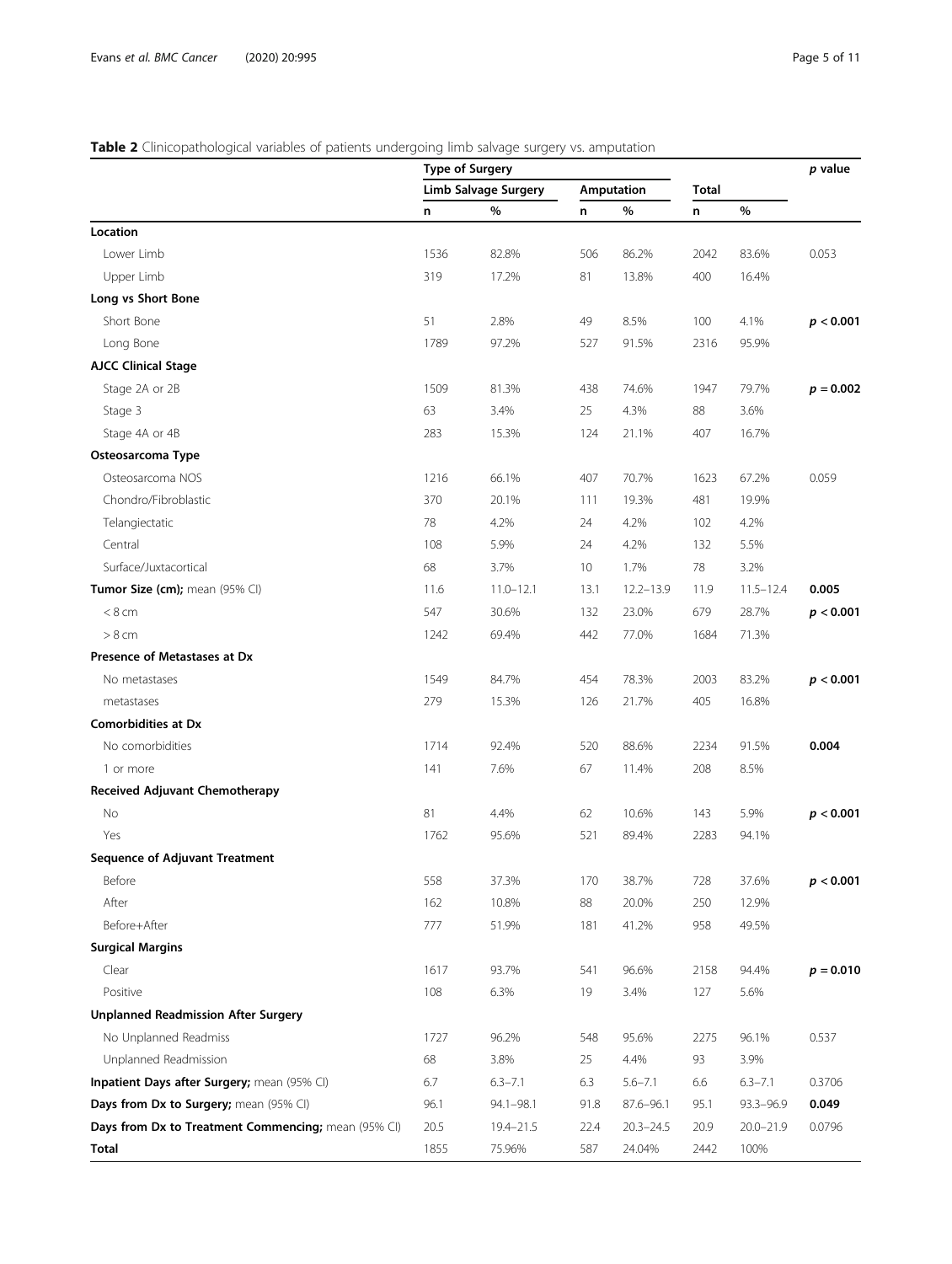<span id="page-5-0"></span>

# Univariate survival analysis

Unadjusted univariate Kaplan Meier and Cox analyses found a significant difference in OS between the two cohorts (log rank  $p < 0.001$ ). The five-year overall survival rates were 67.8 and 53.7% for limb salvage and amputation, respectively. The unadjusted hazard ratio for amputation was 1.66 ( $p < 0.001$ ).

On univariate analysis improved survival after limb salvage was significantly associated with patients that were younger, female, insured, with lower AJCC stage, smaller tumor size, no metastases, received chemotherapy, had negative surgical margins and a shorter time from diagnosis to treatment commencing  $(p<1) = 0.004$ . Similarly, improved survival after amputation was significantly associated with patients who were younger, from a higher income zip code, insured, had a lower AJCC stage, smaller tumor size, no metastases, received chemotherapy, and a shorter time from diagnosis to surgical treatment ( $p$ </=0.03). This suggests that the factors associated with improved survival are largely independent from the type of surgery performed.

# Propensity score matched survival analysis

Propensity score matching is a multivariate method that estimates the treatment effect size while controlling for the likelihood of receiving a treatment. A matched propensity score analysis was performed as an attempt to control for the likelihood of patients to receive certain treatments based on their specific demographics and tumor characteristics. The matched propensity score analysis demonstrated improved survival with limb salvage, having a five-year overall survival treatment benefit of 10.7% (5.4–16.0%;  $p < 0.001$ ) (Fig. [3\)](#page-6-0). Cox regressions adjusted by linear matched propensity score also revealed similar results with a hazard ratio of 1.4 ( $p <$ 0.001) for amputation. Within the propensity score matched cohort improved survival was significantly associated with patients that were younger, insurance status, lower AJCC stage, had osteosarcoma of the short bones or the lower limb, smaller tumor size, no metastases, negative surgical margins and received adjuvant chemotherapy  $(p (Table [3](#page-7-0)).$ 

# **Discussion**

The last half century has given way to amputation for osteosarcoma being replaced with limb salvage surgery. However, there exists little data on the current state of amputation vs. limb salvage in the modern era within large, multi-institutional databases. Our study provides a modern update to the question of "Who receives an amputation?" among patients with high grade osteosarcoma. We found that there were significant differences between those patients who underwent amputation and those patients who underwent limb salvage surgery.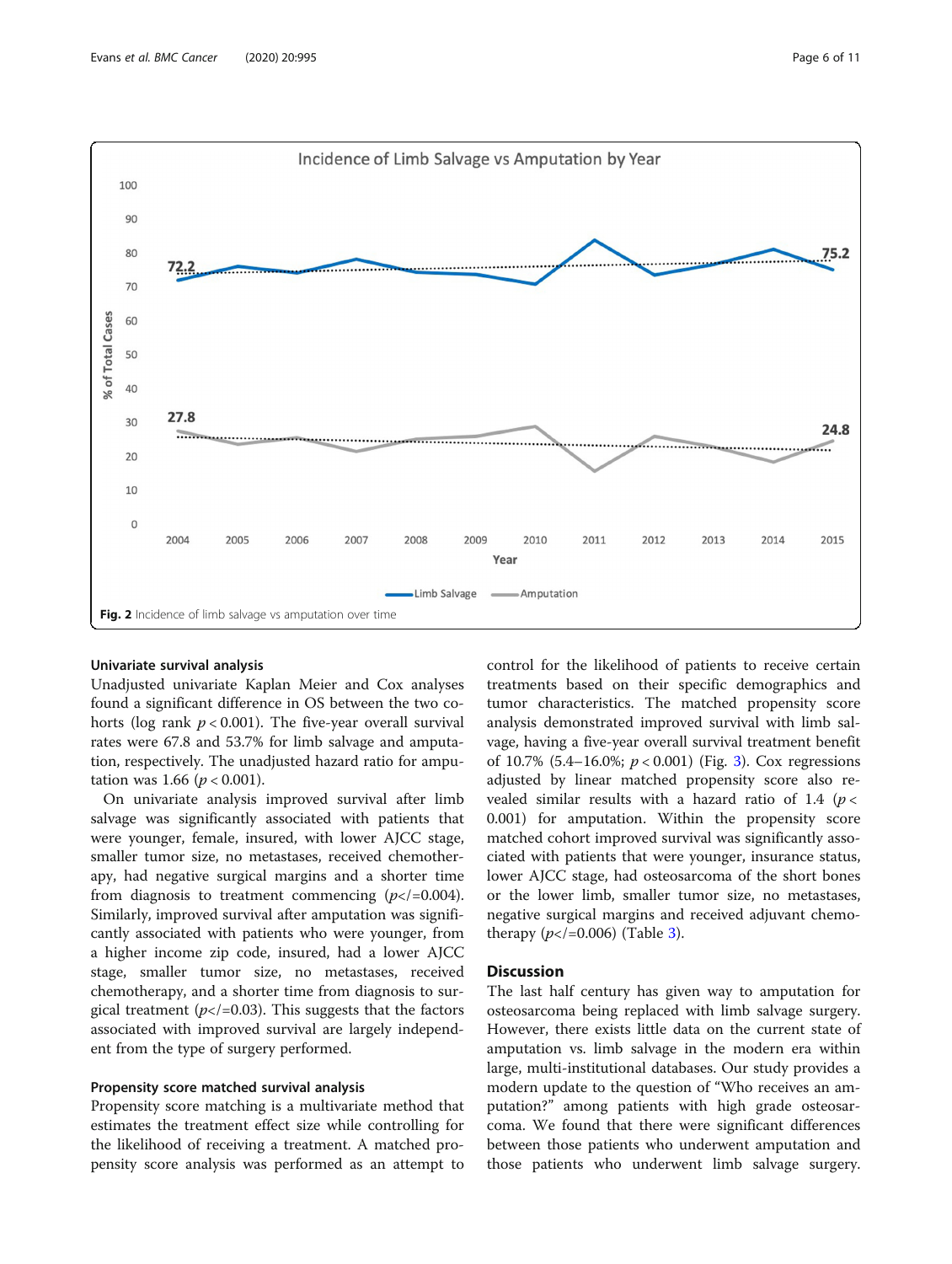<span id="page-6-0"></span>

Patients who received an amputation were more likely to have a variety of demographic (e.g. lower income, uninsured) and clinicopathologic (e.g. larger tumors, advanced stage) features which are independently associated with poor outcomes. It was therefore not surprising to learn that patients undergoing amputation had poorer overall survival. However, we noted that this difference in survival persisted even when matched propensity score analysis was used to attempt to control for selection bias.

Historically, limb salvage surgery (LSS) with chemotherapy was viewed as an equivalent surgical option to amputation with regard to overall survival. A seminal study by Rougraff et al. investigated 227 patients with nonmetastatic high grade osteosarcoma in a multicenter retrospective review [[11\]](#page-10-0). They found that, compared with amputation, limb salvage resulted in higher rates of reoperation and a higher functional outcome without affecting long-term survival. These findings were supported by a study from Bacci et al. investigating 560 patients with osteosarcoma of the extremities and found no difference in survival between patients treated with limb salvage vs. amputation, finding instead that response to chemotherapy and surgical margins were a much better predictor of local recurrence and overall survival [\[12](#page-10-0)]. They concluded that limb salvage is safe at institutions where patients will undergo margin negative surgery with appropriate adjuvant therapies.

A recent study that was published by Traven et al. [[13](#page-10-0)] indicated that, in a propensity matched analysis, amputation was associated with significantly worse survival compared to limb salvage surgery, with a hazard ratio of 1.7 for amputation. Their study similarly utilized advanced statistics to help control for factors that are possible confounders, specifically the propensity to receive certain treatments based on tumor and patient characteristics. Additionally, the SEER database allows for investigation of disease specific survival, an important consideration that is not available in the NCDB. However, there are a number of limitations with this study and many questions remain unanswered. The SEER database only captures 30% of new cancer diagnoses, a factor that raises the concern that this study does not represent the population as a whole. The final study cohort of limb salvage and amputation patients included only 2820 patients. In contrast, the NCDB captures over 70% of new cancer diagnoses annually with strict followup requirements. Information about treatment specifics, an important consideration for patients with osteosarcoma, is limited in both the SEER database and the NCDB. Finally, and perhaps most importantly, the SEER database includes data ranging from 1975 to 2016; nearly 60% were inadequately staged and had a grade of "unknown." Without proper exclusion, this introduces a significant confounding variable, as it stands to reason that the state of cancer care, supportive measures and technical skill has improved between 1975 and 2016. Taken together, these limitations indicate additional studies are required to understand the modern impact of limb salvage surgery versus amputation on survival.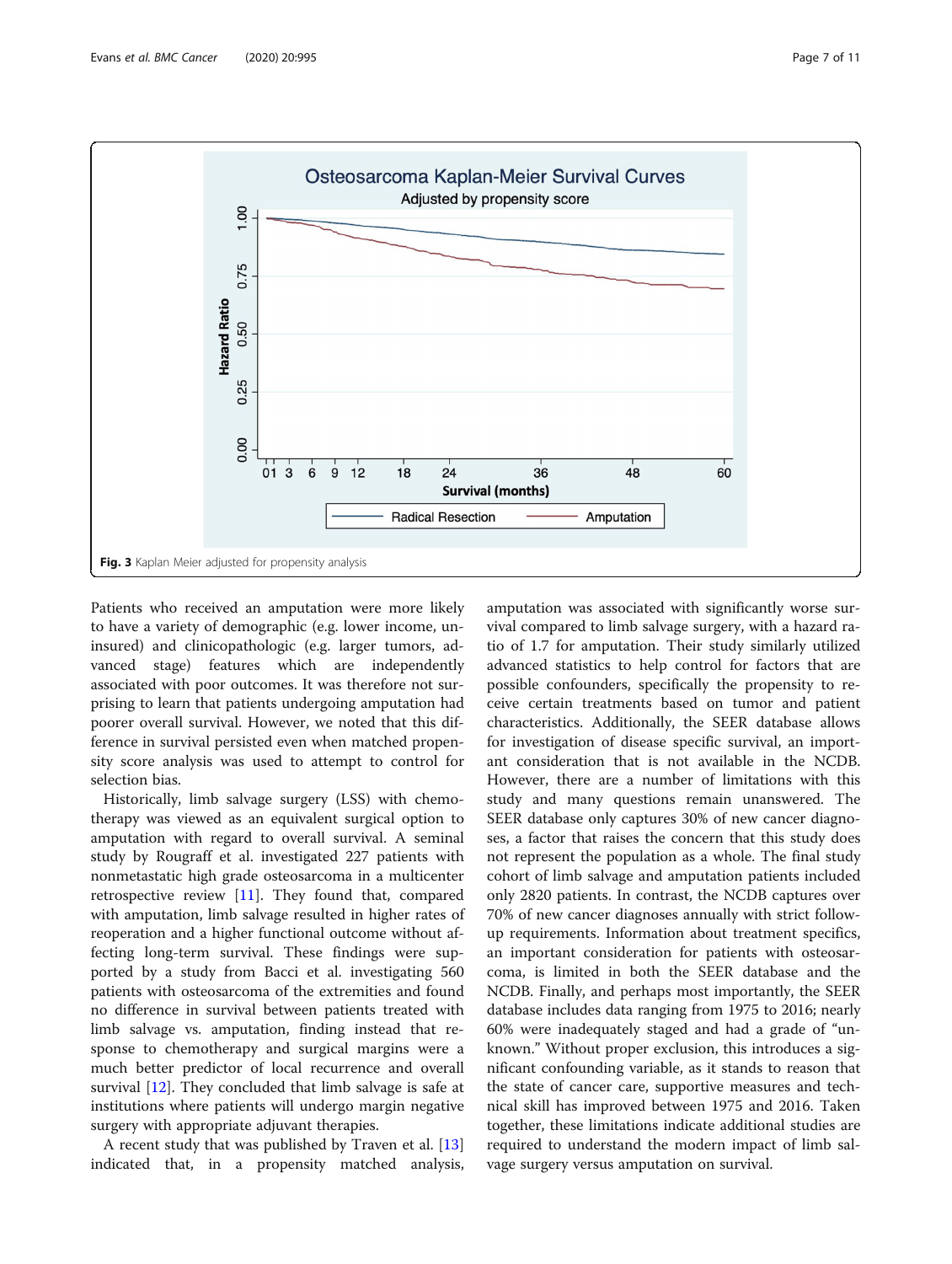# <span id="page-7-0"></span>Table 3 Hazard ratios for survival adjusted for by propensity analysis

|                                               | <b>Total</b> |       |                   | Limb Salvage ( $n = 1316$ ) |       |               | Amputation ( $n = 409$ ) |       |                             |
|-----------------------------------------------|--------------|-------|-------------------|-----------------------------|-------|---------------|--------------------------|-------|-----------------------------|
|                                               | HR           | P     | 95% CI            | HR                          | Ρ     | 95% CI        | HR                       | P     | 95% CI                      |
| <b>Surgery Type</b>                           |              |       |                   | 0.71                        | 0.000 | $0.59 - 0.85$ | 1.42                     | 0.001 | $1.13 - 1.63$               |
| Age; median (IQR)                             | 1.02         | 0.000 | $1.01 - 1.02$     | 1.02                        | 0.000 | $1.01 - 1.02$ | 1.01                     | 0.001 | $1.01 - 1.02$               |
| < 20                                          | Reference    |       |                   |                             |       |               |                          |       |                             |
| $20 - 39$                                     | 1.15         | 0.195 | $0.93 - 1.42$     | -1.11                       | 0.413 | $0.86 - 1.44$ | 1.12                     | 0.549 | $0.77 - 1.64$               |
| $40 - 59$                                     | 1.29         | 0.056 | $0.99 - 1.67$     | 1.33                        | 0.076 | $0.97 - 1.82$ | 1.20                     | 0.446 | $0.75 - 1.94$               |
| $60+$                                         | 2.33         | 0.000 | $1.72 - 3.16$     | 2.57                        | 0.000 | $1.74 - 3.8$  | 1.94                     | 0.010 | $1.17 - 3.21$               |
| Sex                                           |              |       |                   |                             |       |               |                          |       |                             |
| Male                                          |              |       |                   |                             |       |               |                          |       |                             |
| Female                                        | 0.87         | 0.111 | $0.73 - 1.03$     | 0.79                        | 0.030 | $0.64 - 0.98$ | 1.10                     | 0.530 | $0.82 - 1.49$               |
| Race                                          |              |       |                   |                             |       |               |                          |       |                             |
| White                                         | Reference    |       |                   |                             |       |               |                          |       |                             |
| Black                                         | 0.98         | 0.834 | $0.78 - 1.22$     | 0.82                        | 0.172 | $0.61 - 1.09$ | 1.29                     | 0.160 | $0.9 - 1.85$                |
| Asian/Pacific Islander                        | 1.01         | 0.974 | $0.66 - 1.53$     | 1.14                        | 0.619 | $0.69 - 1.88$ | 0.75                     | 0.465 | $0.35 - 1.61$               |
| Other/Unknown                                 | 1.36         | 0.107 | $0.94 - 1.99$     | 1.27                        | 0.321 | $0.8 - 2.01$  | 1.63                     | 0.139 | $0.85 - 3.1$                |
| <b>Insurance Status</b>                       |              |       |                   |                             |       |               |                          |       |                             |
| Uninsured                                     | 0.87         | 0.452 | $0.59 - 1.26$     | 0.87                        | 0.556 | $0.55 - 1.39$ | 0.94                     | 0.837 | $0.5 - 1.75$                |
| Insured                                       | Reference    |       |                   |                             |       |               |                          |       |                             |
| Medicaid                                      | 0.69         | 0.001 | $0.55 - 0.85$     | 0.61                        | 0.000 | $0.47 - 0.8$  | 0.85                     | 0.38  | $0.59 - 1.22$               |
| Medicare                                      | 1.53         | 0.006 | $1.13 - 2.07$     | 1.17                        | 0.461 | $0.77 - 1.77$ | 2.29                     | 0.001 | $1.44 - 3.65$               |
| Zipcode Income                                |              |       |                   |                             |       |               |                          |       |                             |
| $<$ \$38,000                                  | Reference    |       |                   |                             |       |               |                          |       |                             |
| \$38,000-\$47,999                             | 0.81         | 0.099 | $0.64 - 1.04$     | 0.65                        | 0.007 | $0.48 - 0.89$ | 1.17                     | 0.450 | $0.78 - 1.76$               |
| \$48,000-\$62,999                             | 0.77         | 0.032 | $0.6 - 0.98$      | 0.87                        | 0.342 | $0.65 - 1.16$ | 0.62                     | 0.033 | $0.4 - 0.96$                |
| $$63,000+$                                    | 0.92         | 0.468 | $0.72 - 1.16$     | 1.01                        | 0.950 | $0.76 - 1.34$ | 0.77                     | 0.250 | $0.49 - 1.2$                |
| <b>Zipcode Education</b>                      |              |       |                   |                             |       |               |                          |       |                             |
| 21% or more                                   | Reference    |       |                   |                             |       |               |                          |       |                             |
| 13-20.9%                                      | 0.96         | 0.713 | $0.75 - 1.22$     | 0.91                        | 0.551 | $0.68 - 1.23$ | 1.06                     | 0.769 | $0.71 - 1.6$                |
| 7-12.9%                                       | 0.90         | 0.356 | $0.71 - 1.13$     | 0.94                        | 0.678 | $0.71 - 1.25$ | 0.84                     | 0.424 | $0.56 - 1.28$               |
| $< 7\%$                                       | 0.98         | 0.851 | $0.76 - 1.25$     | 1.11                        | 0.484 | $0.82 - 1.5$  | 0.73                     | 0.176 | $0.46 - 1.15$               |
| Urban                                         |              |       |                   |                             |       |               |                          |       |                             |
| Metro                                         | 0.49         |       | $0.016$ 0.28-0.87 | 0.48                        | 0.108 | $0.2 - 1.17$  | 0.60                     | 0.187 | $0.28 - 1.28$               |
| Urban                                         | 0.52         | 0.035 | $0.29 - 0.96$     | 0.55                        | 0.196 | $0.22 - 1.37$ | 0.57                     | 0.193 | $0.25 - 1.32$               |
| Rural                                         | Reference    |       |                   |                             |       |               |                          |       |                             |
| Distance from Hospital (Miles); mean (95% CI) | 1.00         | 0.547 | $1 - 1$           | 1.00                        | 0.536 | $1 - 1$       | 1.00                     | 0.982 | $1 - 1$                     |
| <b>Year of Diagnosis</b>                      | 1.00         | 0.771 | $0.98 - 1.03$     | 0.99                        | 0.585 | $0.96 - 1.03$ | 1.04                     | 0.083 | $0.99 - 1.1$                |
| < 2006                                        | Reference    |       |                   |                             |       |               |                          |       |                             |
| 2006-2010                                     | 1.06         | 0.614 | $0.84 - 1.33$     | 1.01                        | 0.935 | $0.77 - 1.34$ | 1.18                     | 0.414 | $0.79 - 1.77$               |
| 2011-2015                                     | 1.01         | 0.949 | $0.78 - 1.3$      | 0.91                        | 0.529 | $0.67 - 1.23$ | 1.40                     | 0.138 | $0.9 - 2.18$                |
| Location                                      |              |       |                   |                             |       |               |                          |       |                             |
| Lower Limb                                    | Reference    |       |                   |                             |       |               |                          |       |                             |
| Upper Limb                                    | 1.52         |       | $0.000$ 1.23-1.89 | 1.38                        | 0.013 | $1.07 - 1.78$ |                          |       | 2.24 <b>0.000</b> 1.51-3.33 |
| Long vs Short Bone                            |              |       |                   |                             |       |               |                          |       |                             |
| Short Bone                                    | Reference    |       |                   |                             |       |               |                          |       |                             |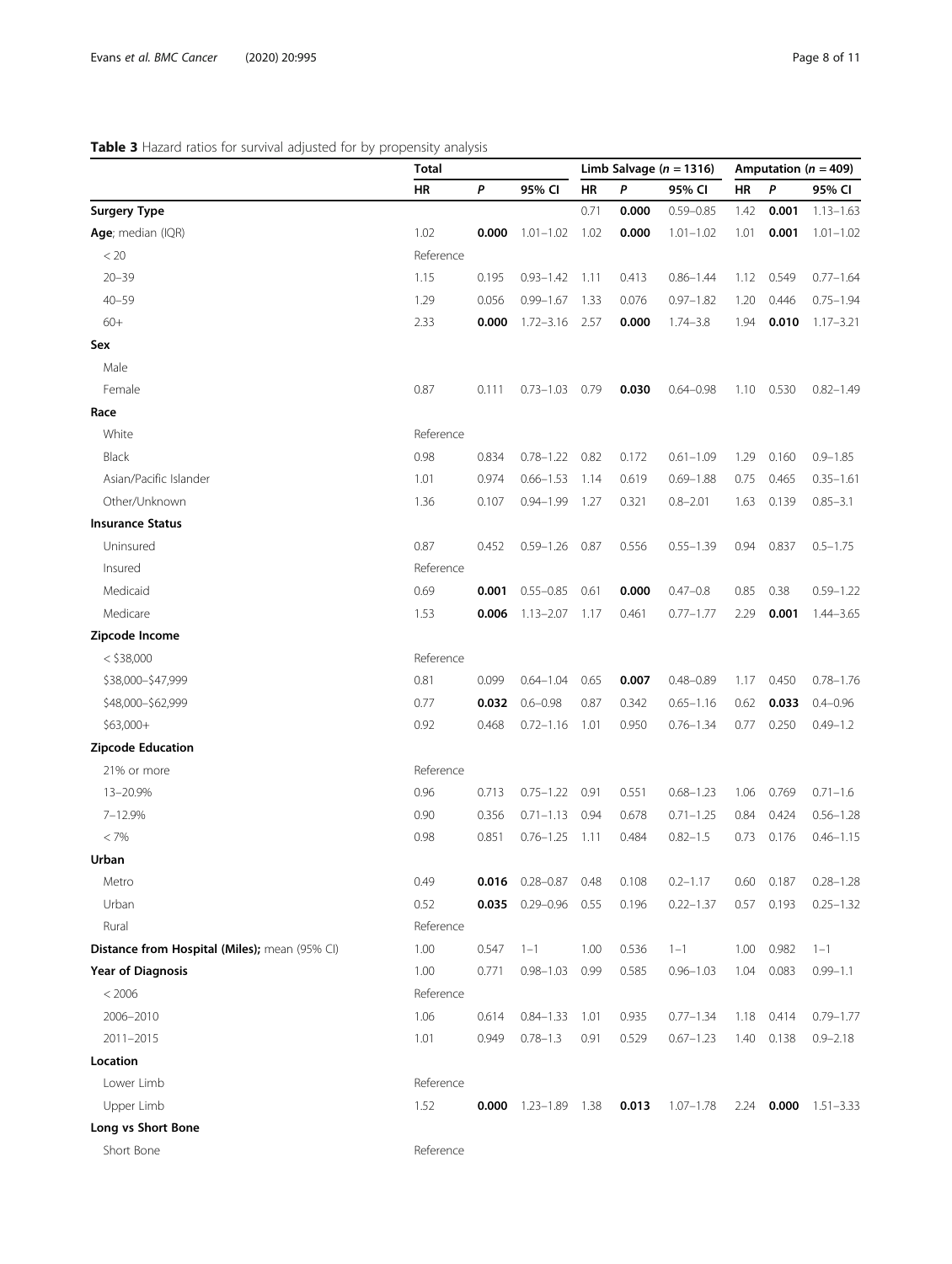# Table 3 Hazard ratios for survival adjusted for by propensity analysis (Continued)

|                                                     | <b>Total</b> |       |               | Limb Salvage ( $n = 1316$ ) |       |               | Amputation ( $n = 409$ ) |       |               |
|-----------------------------------------------------|--------------|-------|---------------|-----------------------------|-------|---------------|--------------------------|-------|---------------|
|                                                     | HR           | P     | 95% CI        | HR                          | P     | 95% CI        | <b>HR</b>                | P     | 95% CI        |
| Long Bone                                           | 3.89         | 0.000 | $2.44 - 6.19$ | 2.25                        | 0.007 | 1.24-4.06     | 6.68                     | 0.000 | $3.2 - 13.95$ |
| <b>AJCC Clinical Stage</b>                          |              |       |               |                             |       |               |                          |       |               |
| Stage 1A or 1B                                      |              |       |               |                             |       |               |                          |       |               |
| Stage 2A or 2B                                      | Reference    |       |               |                             |       |               |                          |       |               |
| Stage 3                                             | 1.34         | 0.195 | $0.86 - 2.07$ | 1.70                        | 0.045 | $1.01 - 2.87$ | 0.79                     | 0.573 | $0.35 - 1.79$ |
| Stage 4A or 4B                                      | 2.82         | 0.000 | $2.33 - 3.4$  | 2.88                        | 0.000 | $2.28 - 3.64$ | 2.73                     | 0.000 | $1.96 - 3.78$ |
| Osteosarcoma Type                                   |              |       |               |                             |       |               |                          |       |               |
| Osteosarcoma NOS                                    |              |       |               |                             |       |               |                          |       |               |
| Chondroblastic                                      | 0.90         | 0.324 | $0.74 - 1.11$ | 1.07                        | 0.573 | $0.84 - 1.37$ | 0.65                     | 0.023 | $0.45 - 0.94$ |
| Fibroblastic                                        | 0.63         | 0.067 | $0.39 - 1.03$ | 0.46                        | 0.024 | $0.24 - 0.9$  | 1.15                     | 0.708 | $0.56 - 2.34$ |
| Telangiectatic                                      | 0.95         | 0.775 | $0.65 - 1.38$ | 0.96                        | 0.870 | $0.61 - 1.51$ | 0.99                     | 0.974 | $0.48 - 2.03$ |
| Central                                             | 0.71         | 0.288 | $0.38 - 1.34$ | 0.76                        | 0.461 | $0.37 - 1.56$ | 0.79                     | 0.740 | $0.19 - 3.2$  |
| Surface/Juxtacortical                               |              |       |               |                             |       |               |                          |       |               |
| Tumor Size (cm); mean (95% CI)                      | 1.01         | 0.002 | $1 - 1.01$    | 1.00                        | 0.174 | $1 - 1.01$    | 1.02                     | 0.000 | $1.01 - 1.03$ |
| $< 8$ cm                                            | Reference    |       |               |                             |       |               |                          |       |               |
| > 8 cm                                              | 1.68         | 0.000 | $1.38 - 2.04$ | 1.44                        | 0.002 | $1.15 - 1.81$ | 2.27                     | 0.000 | $1.53 - 3.39$ |
| Presence of Metastases at Dx                        |              |       |               |                             |       |               |                          |       |               |
| No metastases                                       | Reference    |       |               |                             |       |               |                          |       |               |
| metastases                                          | 2.93         | 0.000 | $2.44 - 3.53$ | 3.00                        | 0.000 | 2.39-3.76     | 2.79                     | 0.000 | $2.02 - 3.86$ |
| <b>Comorbidities at Dx</b>                          |              |       |               |                             |       |               |                          |       |               |
| No comorbidities                                    | Reference    |       |               |                             |       |               |                          |       |               |
| 1 or more                                           | 1.02         | 0.916 | $0.77 - 1.34$ | 0.86                        | 0.429 | $0.6 - 1.24$  | 1.30                     | 0.247 | $0.83 - 2.01$ |
| Received Adjuvant Chemotherapy                      |              |       |               |                             |       |               |                          |       |               |
| No                                                  | Reference    |       |               |                             |       |               |                          |       |               |
| Yes                                                 | 0.58         | 0.001 | 0.42–0.79     | 0.80                        | 0.326 | $0.51 - 1.25$ | 0.38                     | 0.000 | $0.24 - 0.59$ |
| <b>Surgical Margins</b>                             |              |       |               |                             |       |               |                          |       |               |
| Clear                                               | Reference    |       |               |                             |       |               |                          |       |               |
| Positive                                            | 2.86         | 0.000 | $2.11 - 3.88$ | 3.36                        | 0.000 | 2.41-4.69     | 1.85                     | 0.116 | $0.86 - 3.99$ |
| <b>Unplanned Readmission After Surgery</b>          |              |       |               |                             |       |               |                          |       |               |
| No Unplanned Readmiss                               | Reference    |       |               |                             |       |               |                          |       |               |
| Unplanned Readmission                               | 0.69         | 0.121 | $0.43 - 1.1$  | 0.69                        | 0.192 | $0.4 - 1.2$   | 0.67                     | 0.374 | $0.27 - 1.62$ |
| Inpatient Days after Surgery; mean (95% CI)         | 1.00         | 0.801 | $0.99 - 1.01$ | 1.00                        | 0.942 | $0.99 - 1.01$ | 1.01                     | 0.164 | $0.99 - 1.03$ |
| Days from Dx to Surgery; mean (95% CI)              | 1.00         | 0.602 | $1 - 1$       | 1.00                        | 0.144 | $1 - 1$       | 1.00                     | 0.321 | $1 - 1$       |
| Days from Dx to Treatment Commencing; mean (95% CI) | 1.00         | 0.020 | $1 - 1.01$    | 1.01                        | 0.000 | $1 - 1.01$    | 1.00                     | 0.528 | $0.99 - 1$    |

In addition to describing the different patient features associated with amputation versus limb salvage, our study also confirms the importance of chemotherapy, which was found to be a protective factor in a multivariate analysis. Conversely, positive margin status was found to be a negative predictor of outcome in a multivariate analysis. The importance of good chemotherapeutic response and margin-negative surgery in the treatment of high-grade osteosarcoma has been well established in the literature [\[12,](#page-10-0) [14,](#page-10-0) [15](#page-10-0)] and so these findings were not surprising. We also found that low tumor grade and lower AJCC staging was also prognostic for improved overall survival. These factors have similarly been previously demonstrated as important prognostic factors for survival in osteosarcoma [[16](#page-10-0), [17](#page-10-0)]. Taken as a whole, these findings affirm the importance of these factors in the management and treatment of high-grade osteosarcoma.

The NCDB is not without its own limitations. It is not possible to determine whether or not a patient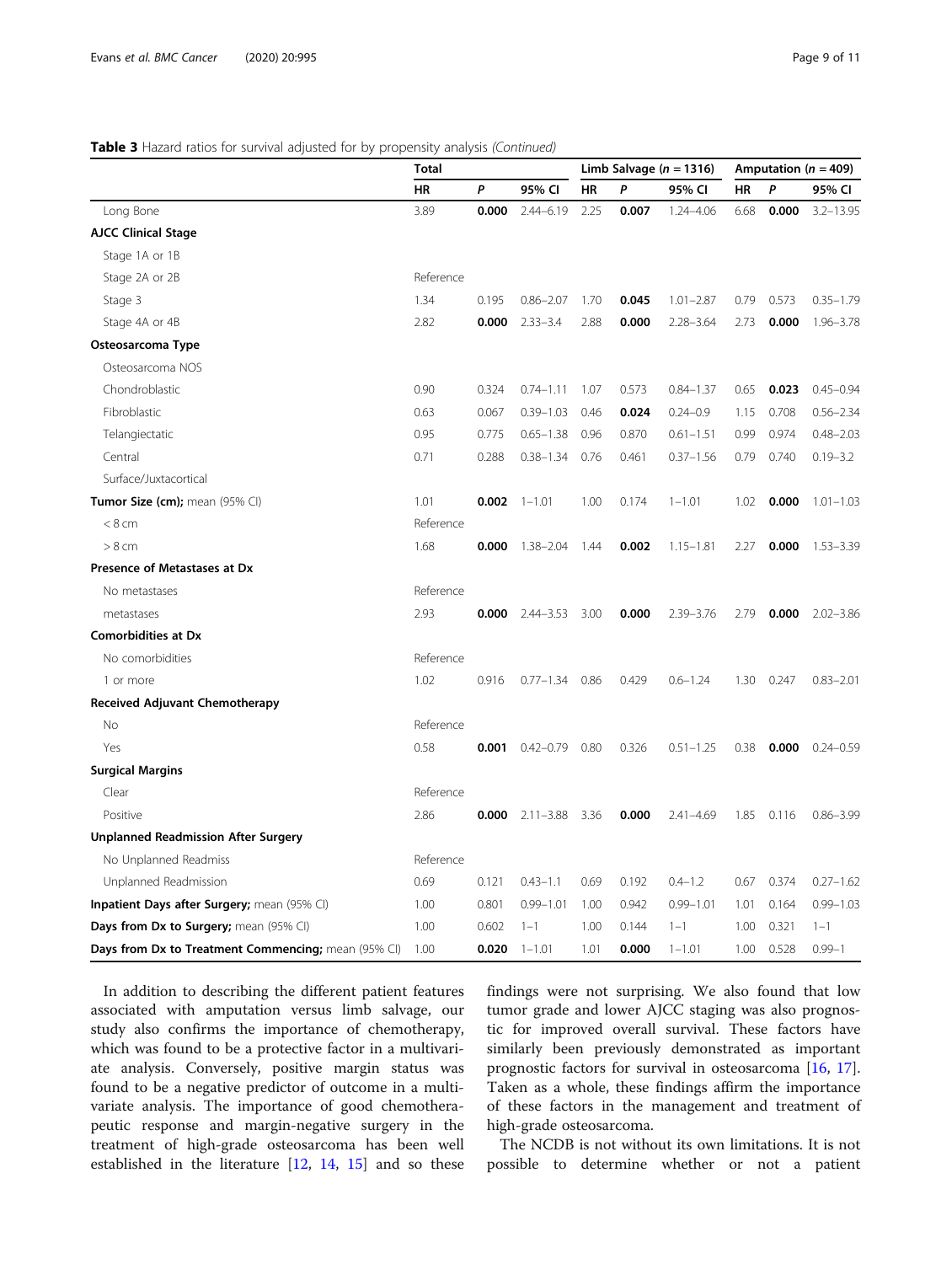experienced local recurrence of disease – the factor that would be of high interest in concern when comparing limb salvage and amputation for high grade osteosarcoma. It was interesting to note that although limb salvage was found to be equivalent to amputation in the 1980s, there is a clear trend in the NCDB for more amputations to have been performed closer to the year 2004 (the first year of this study) than to year 2015 (the last year of this study). Similar to Traven et al. [[13\]](#page-10-0), the present study demonstrated that patients with high grade osteosarcoma who underwent amputation were approximately 1.4 times more likely to experience mortality than patients who underwent limb salvage even in our propensity matched analysis. While it is notable that both our study and the Traven et al. [[13](#page-10-0)] study found a survival benefit associated with limb salvage, and both studies attempted to control for bias, it is important to note that these findings do not determine a causative association. The biases at play – sicker patients, larger tumors, greater comorbidities, and fewer resources (income, health insurance) – are powerful forces and it may be impossible to control for them completely. This latter question, "Does type of surgery impact survival?" is difficult to answer with any database. Many specific factors - poor response to chemotherapy, excessive tumor burden, proximity to neurovascular bundles, local recurrence and generally worse tumor biology – are not captured by the NCDB. Any one of these factors could represent a linkage between type of surgery chosen and disease severity. It is also possible that limb salvage surgery provides, in and of itself, an impact on survival. One might speculate that better functional status, exercise tolerance, self image, and the benefits to physiology associated with these factors may play a role but it is impossible to investigate such features within the NCDB (or any large database).

While this study provides important support as to the modern state of limb salvage surgery versus amputation, it is not without its own limitations. Importantly, this is a retrospective database review. The quality of the database is only as strong as the quality of the data entry. It should be noted that the NCDB employs advanced quality screening metrics and mandates that contributing centers maintain at least 70% follow-up. Nonetheless, it is possible for data to be entered inaccurately. Additionally, the retrospective nature of this database cannot imply causation and is inherently subject to selection bias and possible confounding biases not otherwise addressed in this study. This is notable limitation as there are limits to the "granularity" of the data available in the NCDB. It stands to reason that there are tumor and patient specifics that contribute to the decision for amputation vs. LSS that simply cannot be captured by the basic socioeconomic and tumor/ treatment variables

noted in this database. For instance, it stands to reason that patients with extensive neurovascular involvement, poor chemotherapeutic response or for whom life expectancy is not expected to be very long may be precluded from receiving LSS. Despite this, we made every limitation to control for the variables available and provide the most robust data analysis possible using propensity matched methods. Finally, the NCDB lacks specifics regarding resections, such as neurovascular involvement or response to chemotherapy; these may be important considerations in the decision-making towards limb salvage. Nonetheless, we feel that this study is an important update as to the current state of surgical intervention for osteosarcoma; multivariate and propensity score matched statistics were used help control for the retrospective nature of the study and potentially confounding variables to better identify the true impact of limb salvage on overall survival vs. amputation.

Taken together, the strengths and weaknesses of a large database study such as this leads to the question of how to contextualize this information into modern clinical practice. We suggest that, at the very minimum, this study reinforces that limb salvage surgery is at least equivalent to amputation. We also suggest that, when possible, limb salvage should remain the standard of care for patients undergoing management for osteosarcoma of the extremities. Amputation should continue to be chosen if patient and clinical factors make a favorable outcome with LSS unlikely; the mainstay of all conversations around the surgical management of osteosarcoma should involve a patient centered approach discussing the risks and benefits of each surgical option as well as expected functional outcomes and possible complications.

# Conclusions

Using the largest modern patient cohort to date, this study suggests that patients with high grade osteosarcoma undergoing amputation have significant adverse demographic and clinicopathological features. These include older age, lower income, poorer access to health insurance, larger tumors, and advanced stage. There is an association between limb salvage surgery and improved survival, even when controlling for confounding variables and propensity to receive certain treatments. It is important to note, though, that in database study such as this, it is difficult to infer the causative factors behind such a survival difference. This study also confirms the importance of completing chemotherapy and obtaining negative surgical margins in the treatment of osteosarcoma. Further investigation is necessary to help inform proper decision- making so surgeons can ensure appropriate utilization of limb salvage surgery.